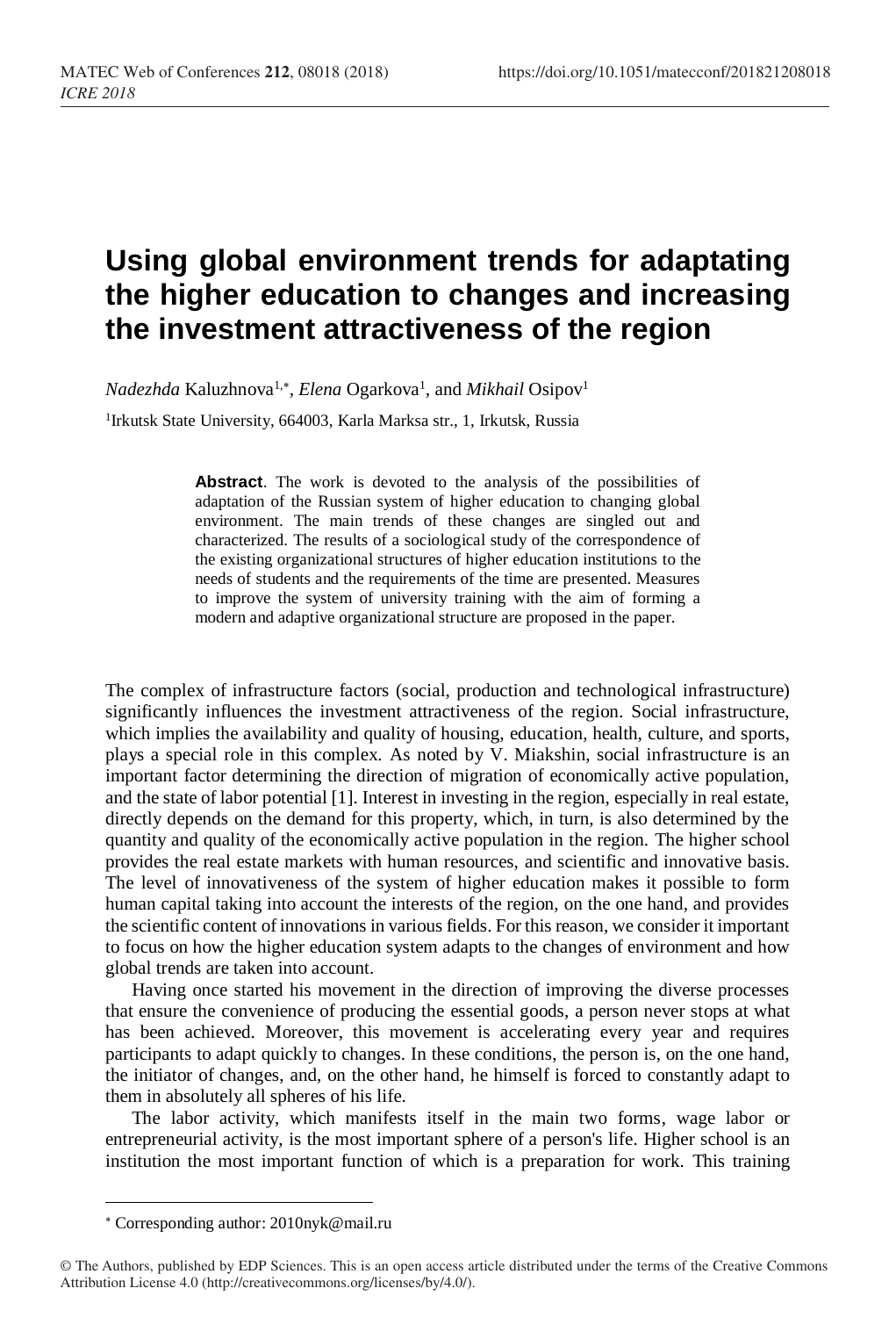should take into account the trends that take place in the global environment, so that the institutions of higher education not only kept up, but also anticipated the future transformations of labor activity.

Let us consider what trends of the global environment must be taken into account and how to neutralize the negative challenges of the macro-environment in order to be a competitive form of education. First of all, we will differentiate the environment into a global, macro- and micro-environment: the global one encompasses all factors, processes and phenomena at a global, world-wide level; macro-environment is a set of economic, political, cultural, socio-demographic and other factors in the country that do not depend on the educational institution, but seriously affect its activities; micro-environment represents the level of a separate educational institution or group of educational institutions.

One of the main features of the modern global environment is that today the nature of labor activity is being transformed. M. Castells identifies two types of labor: a generic and self-programmed, that is, a highly specialized work rigidly connected with a certain type of production. Generic labor refers to a specific task, does not have the ability to reprogram, and does not contain information and knowledge beyond the ability to receive and execute signals [2]. The difference between generic and self-programmed work was revealed by E. Toffler, who metaphorically compared them with classical and jazz musicians. If the first ones play each note written in the score, the second, deciding which melody to perform, pick up each other's signals and freely improvise [3]. Self-programmed work is the result of the development of the personality as a specialist whose education and mentality require a continuous self-feeding of knowledge and meanings. It is a new type of employee who refers to work as a way of realizing his abilities, which he constantly cultivates through education. Generic labor involves a narrow specialization. Undoubtedly, the narrower is the specialization of a person, the more competent he is in this field, and professionalism of such a person is beyond doubt. But these are highly specialized specialists in the staff of the company that become an exorbitant burden - it is difficult to provide flexibility in a changing environment in order to adapt to various kinds of changes. This is the situation that is now developing in the education system.

The second trend is the constant changes in the environment of the labor market, which must be quickly adapted, offering new and demanded educational products. This process is especially accelerated in connection with the development of automation, artificial intelligence, blockchain technologies, online businesses, which will increasingly release workers from traditional spheres of employment, associated with various repetitive operating activities (clerks in different institutions, operators, etc.).

The third trend touches upon the development of competition from other various institutions offering knowledge. These are off-line courses, on-line courses - a direction called info-business, distance learning, such as Coursera, Netology, courses of different US and other universities. These mobile forms of education challenge traditional diplomas of higher education, because they give a highly relevant training in a short time. Often, these forms do not provide the necessary quality, because they do not have standards, teaching methods, and to some extent they do damages, diverting time and money of those who want to gain new knowledge and skills.

Trends in the micro-sphere also contain negative challenges. There is an intensification of the bureaucratization of educational processes at all levels. This is not least influenced by the introduction of the Unified State Exams (USE) in the field of general secondary education, and the introduction of professional standards, which should be guided by employers when hiring employees. The USE makes teachers restrict themselves to learning only didactic units indicated in the educational standards, and also to teach strategies and templates for the passing of the USE.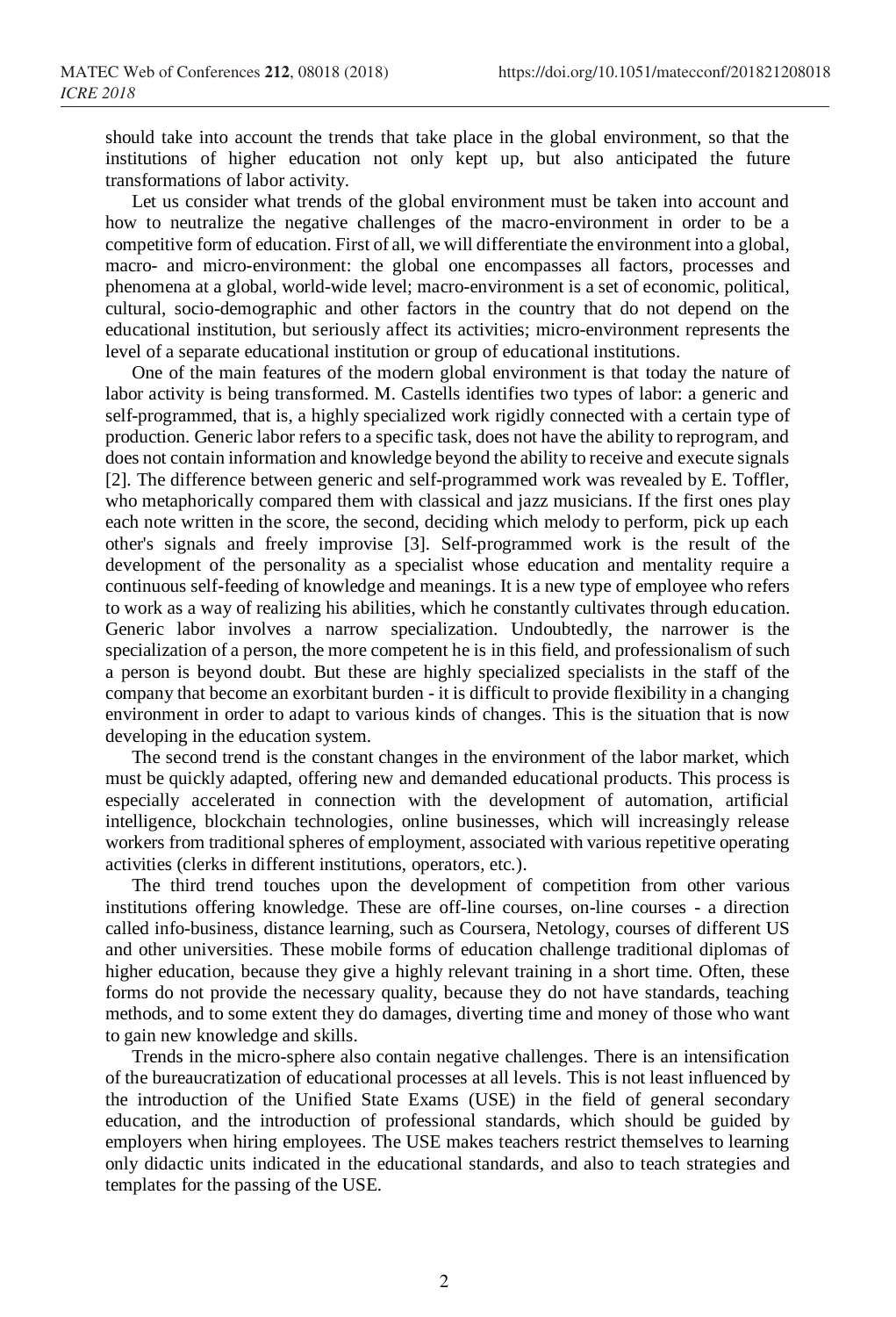The introduction of professional standards, in turn, leads to the fact that specialized secondary and higher education is forced to adjust its activities to narrowly defined competencies, which can be mastered within a certain direction of training. Thus, the learning process at all levels is rigidly regulated and bureaucratized. In such conditions, only private structures that carry out their activities on the market basis have the opportunity to adapt to the labor market changes. But private structures allow providing only a narrow specialized development of a single competence. Schools and institutions of secondary vocational education and higher education have other functions: comprehensive development of a personality, capable of adapting to any environment that can be mobile in any situation.

Thus, at the moment we have two differently directed processes that reduce the effectiveness of adaptation of educational institutions to the challenges of the macroenvironment. Constant changes of the conjuncture in the labor market make it necessary to train specialists who are able to self-program their work. But the education system is increasingly focused on training of narrow specialists. In order that educational institutions of all levels can quickly and adequately adapt to changes in the macro-environment, it is necessary to ensure flexibility of these processes in the institution.

For the analysis, we propose two hypotheses. The first hypothesis contains the statement that the existing system of training in a typical institution does not meet the requirements of the time and the needs of students. The second hypothesis is that the existing organizational structure does not allow providing sufficient answers to those challenges that were listed earlier.

The study of hypotheses will be considered on the example of economic education in the higher education establishment. In many universities of the country there is a situation when the disciplines of the social and humanitarian block are gradually being removed from the curricula, since each faculty is interested in preserving the work load for their "own" teachers. At the same time, students need to be prepared not only for work in their profession or specialty, but also master the skills of commercializing their professional knowledge that corresponds to the trends referred in the beginning of this article.

To verify this situation, in March, 2018, in the framework of the Laboratory of Social and Economic Research at the Department of Economic Theory and Management of Irkutsk State University (ISU) we conducted a research "The relevance of economic education for the ISU students". The purpose of the study was to determine the requests of students, primarily of the faculties of natural sciences of ISU, for additional economic education. The research tasks were to determine the requirements of students for the educational products in the field of economics and management - training options, load, cost, and curricula.

The sample is based on the Nürburg method (available sample). There are 281 people - 3.67% of the general totality, which for this project is defined in 7,582 full-time students of 13 faculties, which have no economic departments. With a sample of 204-400 people for the general totality of 4,000 to 10,000 people, the actual error of the survey results will be 5-7% [4]. Thus, the survey is representative with an average error of 6%, which gave grounds to extend its results to the whole general totality and to calculate the possible demand for additional economic education of the ISU students.

Unequivocally, 43.5% of students experience the need for economic knowledge, and 30.8% of students do not feel so. At the same time, 35.4% want to pursue entrepreneurial activity after the university, 58.5% want to open their own enterprise, almost 45% would like to have an annex to the diploma with economic disciplines, plus it is necessary to add to these data 30 to 40% of those who are not sure in the answer but can believe that such knowledge is needed. At the same time, almost everyone proceeds answering the questions of the questionnaire and chooses the disciplines that he/ she would like to study. The distribution of answers is shown in Figure 1.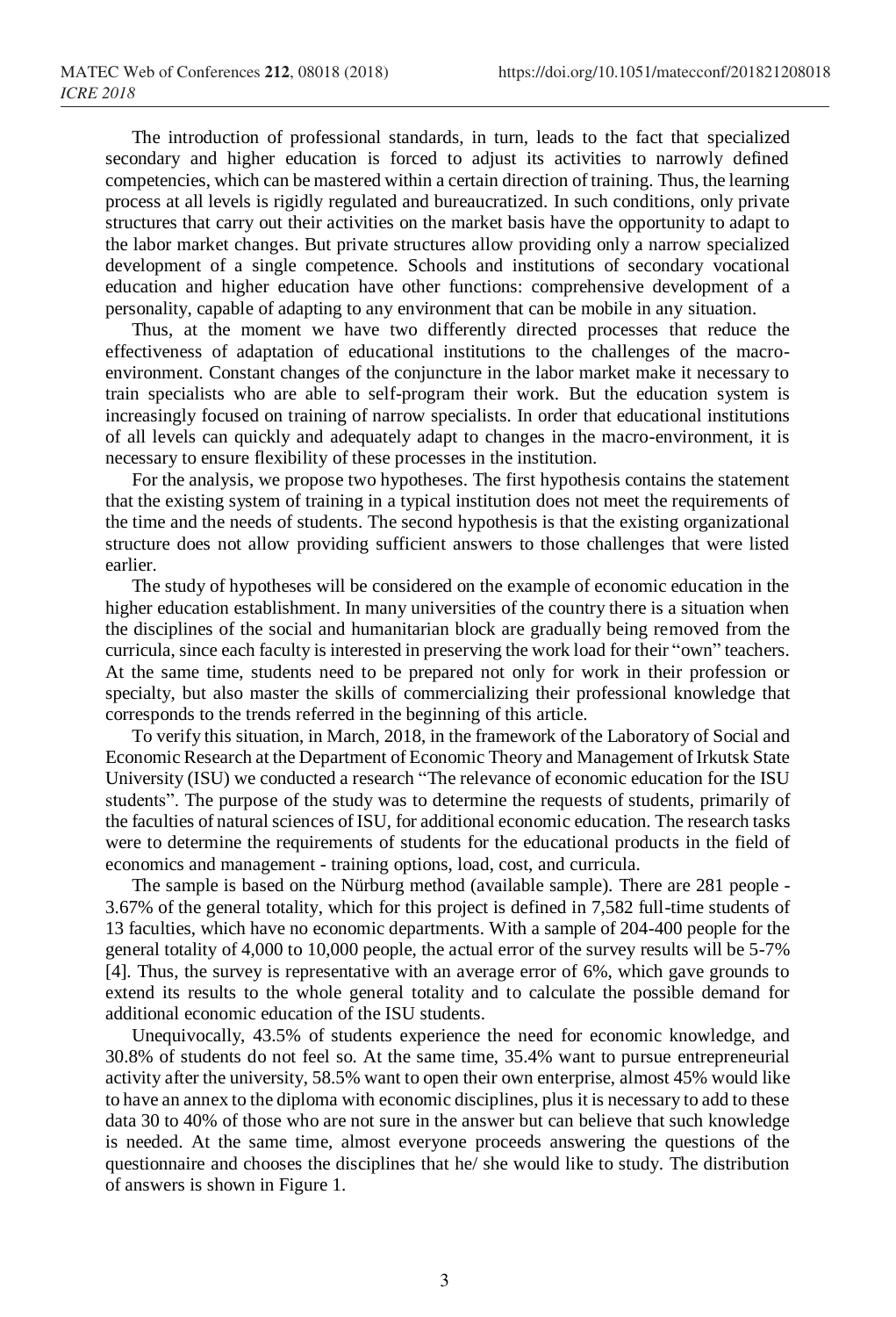



All educational products were allocated into the following categories: elective disciplines (30 and 45 hours), which can be studied, and a certificate (30 hours) or inclusion in the annex to the diploma (45 hours) can be obtained; advanced training (72 and 144 hours); and vocational training (250 hours). Of the offered options, preferences are given to the advanced training courses (44%) and elective courses with entries into the annex to the Bachelor's Diploma (30%). Some students are ready to pass elective courses with a certificate. It should be noted that more than half of the students want the studied disciplines in the field of economics and management to be included in the list of the passed disciplines in the annex to the Bachelor's Diploma (30%). Preferences on the forms of obtaining additional economic education are reflected in Figure 2.



**Fig. 2.** Preferences on forms of obtaining additional economic education.

Three training programs were proposed, the distribution of the responses among which is shown in the Figure 3.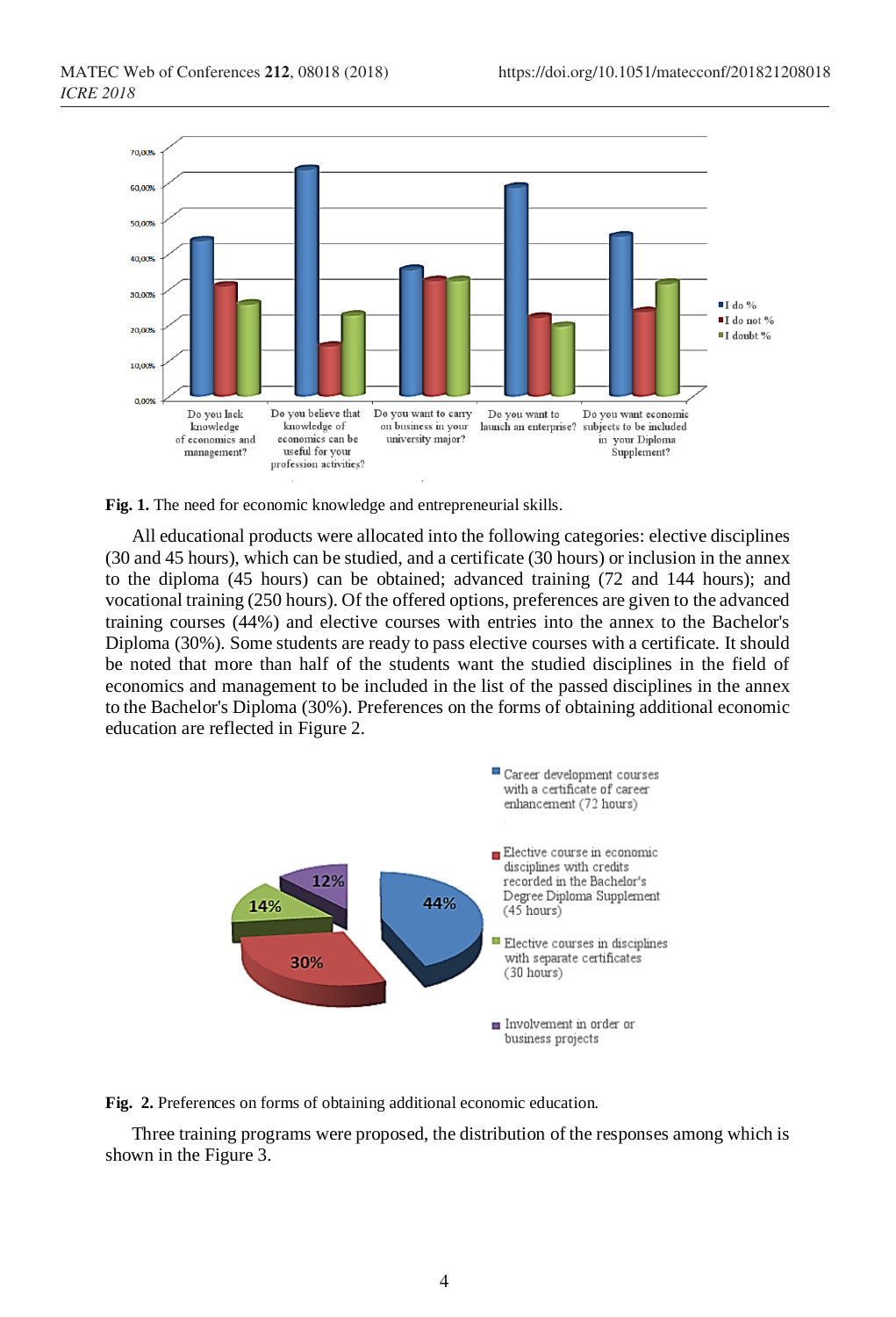

**Fig. 3.** Selected training programs.

Most students (77%) are willing to devote more than two academic hours a week to additional classes. Since the time devoted to the classroom activities is limited, we had the assumption that students would choose a distance learning form, or classroom classes with elements of distance learning. But, nevertheless, students prefer to study additional disciplines in the field of economics and management in the traditional form – as a lecture work with the teacher (64% of respondents). 28% of respondents are ready to combine the work in the classroom with elements of distance learning. Despite a small percentage of respondents who prefer distance forms of education (8%), this way of working cannot be ruled out either.

For the study of price preferences, we proposed a scheme, which presumes the possibility of paying with subscriptions from 1 lecture (1.5 hours) to the blocks of different duration (6 hours, 15 hours), and the course as a whole. And, the price depends on the time of payment - in advance of the beginning of the academic year the price is the lowest, one week before classes – it is higher, and the highest one – just a day before the beginning of classes. The distribution of respondents' answers is shown in the Table 1.

|                                                                                                    | In advance of<br>the beginning of<br>the academic<br>year |                  | One week before<br>classes |                         | A day before the<br>beginning of<br>classes |                  |
|----------------------------------------------------------------------------------------------------|-----------------------------------------------------------|------------------|----------------------------|-------------------------|---------------------------------------------|------------------|
|                                                                                                    | <b>Rubles</b>                                             | Selected<br>$\%$ | Rubles                     | <b>Selected</b><br>$\%$ | Ruble<br>S                                  | Selected<br>$\%$ |
| Subscriptions for 1 lecture $(1.5$<br>hours)                                                       | 150                                                       | 40               | 250                        | 12                      | 300                                         | 6                |
| Subscriptions for 4 lectures (6<br>hours)                                                          | 550                                                       | 29               | 900                        | $\tau$                  | 1800                                        | $\overline{c}$   |
| Subscriptions for 10 lectures (15)<br>hours)                                                       | 1400                                                      | 31               | 2500                       | 6                       | 3000                                        | 5                |
| Payment for the one discipline<br>with a certificate (30 hours)                                    | 2700                                                      | 38               | 4500                       | 6                       | 5400                                        | 3                |
| Payment for the whole training<br>course on one discipline, with an<br>annex to diploma (45 hours) | 4100                                                      | 39               | 6900                       | 7                       | 8400                                        | 3                |
| Payment for training<br>courses<br>(several disciplines, 72 hours)                                 | 6500                                                      | 47               | 11000                      | 5                       | 13800                                       | 1                |

**Table 1.** Selection of the form of payment.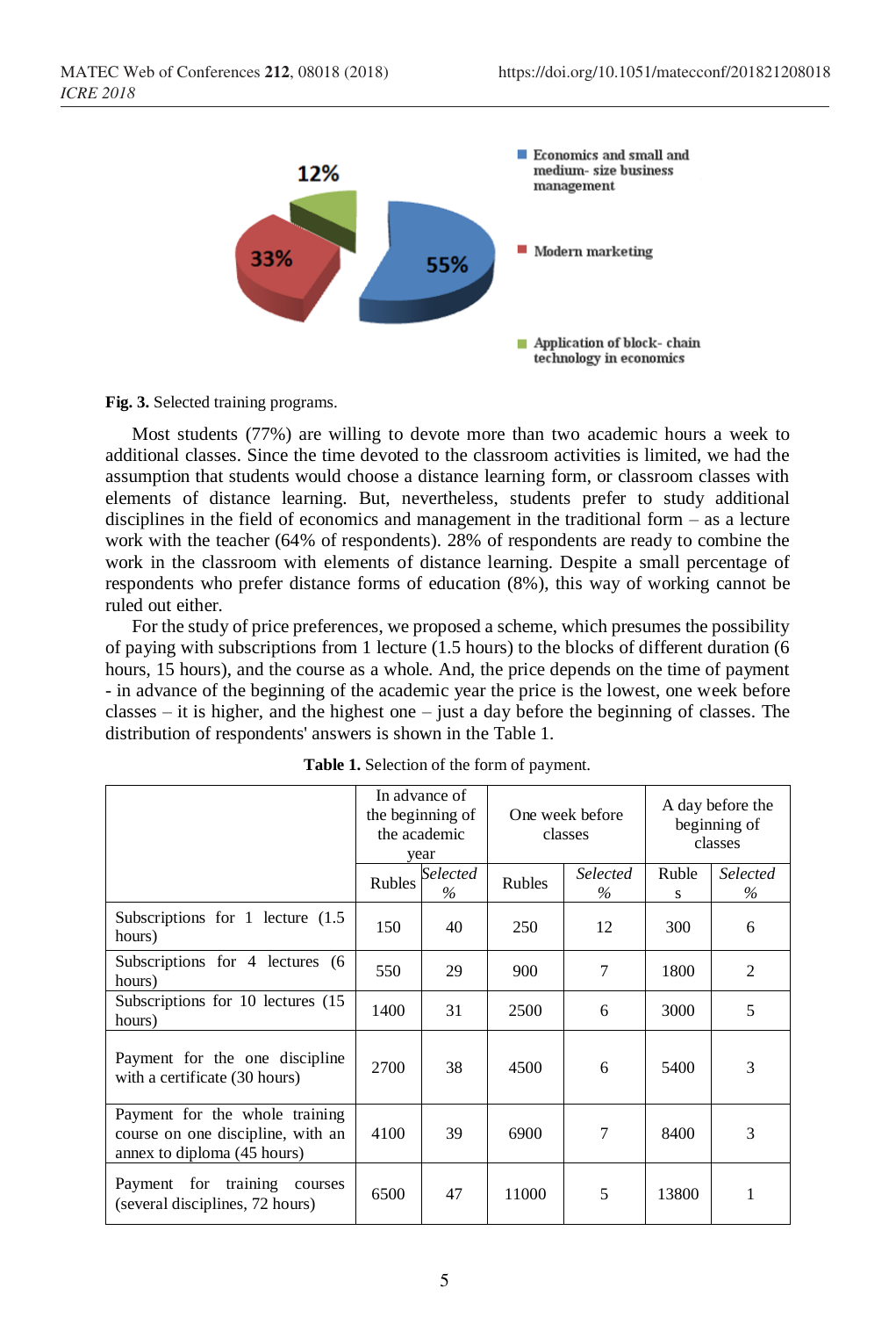Such a proposal has been made to enable students to choose payment options, options for training trajectories, and to study the possibility of tokenization of additional economic education, as it will be described below. In the future, the students will have the opportunity to implement an individual trajectory of learning by selecting a number of classes (or tokens) for themselves to obtain certificates or an entry to the annexes to the diploma. The students are still unaccustomed to this choice, and during a short survey time it is difficult for them to compare the options thoroughly. Nevertheless, according to the results of the Table, one can judge the popularity of the options. The result showed that students prefer to save, and from 29 to 46% of them choose to pay in advance for a lower price. From 4.6 to 11.9% of students preferred a higher payment a week before the beginning of the classes. From 1.4 to 13% chose to pay the day before the beginning of the classes.

In general, our assumption that students will prefer a lower payment in advance was justified. The most frequent choice is a payment for the whole training course in advance at a price of 6500 rubles - 46.8%. Payment for the course of lectures on one discipline with the receipt of a certificate (30 hours) at a price of 2700 rubles has been chosen by 38.1% of the students. Payment for the whole course of lectures on one discipline with the annex to diploma (45 hours) at a price of 4100 rubles has been chosen by 39.0% of the respondents. Payment for professional retraining courses worth 22 thousand rubles and 20 thousand rubles has been selected by 35.2 to 44.7% of the respondents. Also, the students often chose to pay a subscription for 1 lesson (1 lesson - 1.5 hours) for 150 rubles - 39.9%.

The popularity of the selected disciplines, which can be listened to by individual courses, is given in the Table 2.

| Discipline                                                   | Want to<br>enroll $(\%)$ | Rank on<br>those who<br>want to<br>enroll | Want to<br>learn,<br>people | Rank on<br>those<br>who<br>want to<br>learn |
|--------------------------------------------------------------|--------------------------|-------------------------------------------|-----------------------------|---------------------------------------------|
| Economics                                                    | 21.6                     | 7                                         | 65                          | 10                                          |
| Economics of entrepreneurship                                | 28.3                     | 5                                         | 94                          | 3                                           |
| Social entrepreneurship                                      | 11.8                     | 9                                         | 40                          | 12                                          |
| Creation of enterprise                                       | 29.0                     | 3                                         | 99                          | $\overline{2}$                              |
| Management                                                   | 28.4                     | $\overline{4}$                            | 71                          | 9                                           |
| <b>Business planning</b>                                     | 35.9                     |                                           | 101                         | 1                                           |
| Project management                                           | 29.0                     | $\mathfrak{D}$                            | 85                          | 6                                           |
| Digital economics                                            | 7.6                      | 11                                        | 26                          | 14                                          |
| The blockchain and cryptocurrency: an<br>introductory course | 16.4                     | 8                                         | 52                          | 11                                          |
| Foresight technologies of work with the<br>future            | 10.1                     | 10                                        | 33                          | 13                                          |
| The financial management of<br>the<br>enterprise             | 25.9                     | 6                                         | 82                          | 8                                           |
| Basics of modern marketing                                   | 25.9                     | 6                                         | 80                          | 7                                           |
| Personal finance management                                  | 5.2                      | 11                                        | 88                          | 5                                           |

**Table 2.** Popularity of the selected disciplines.

The results show that the students choose practical disciplines - first of all, business planning, enterprise creation, project management, financial management and modern marketing. But other disciplines also generate interest, including blockchain and cryptocurrencies, and social entrepreneurship.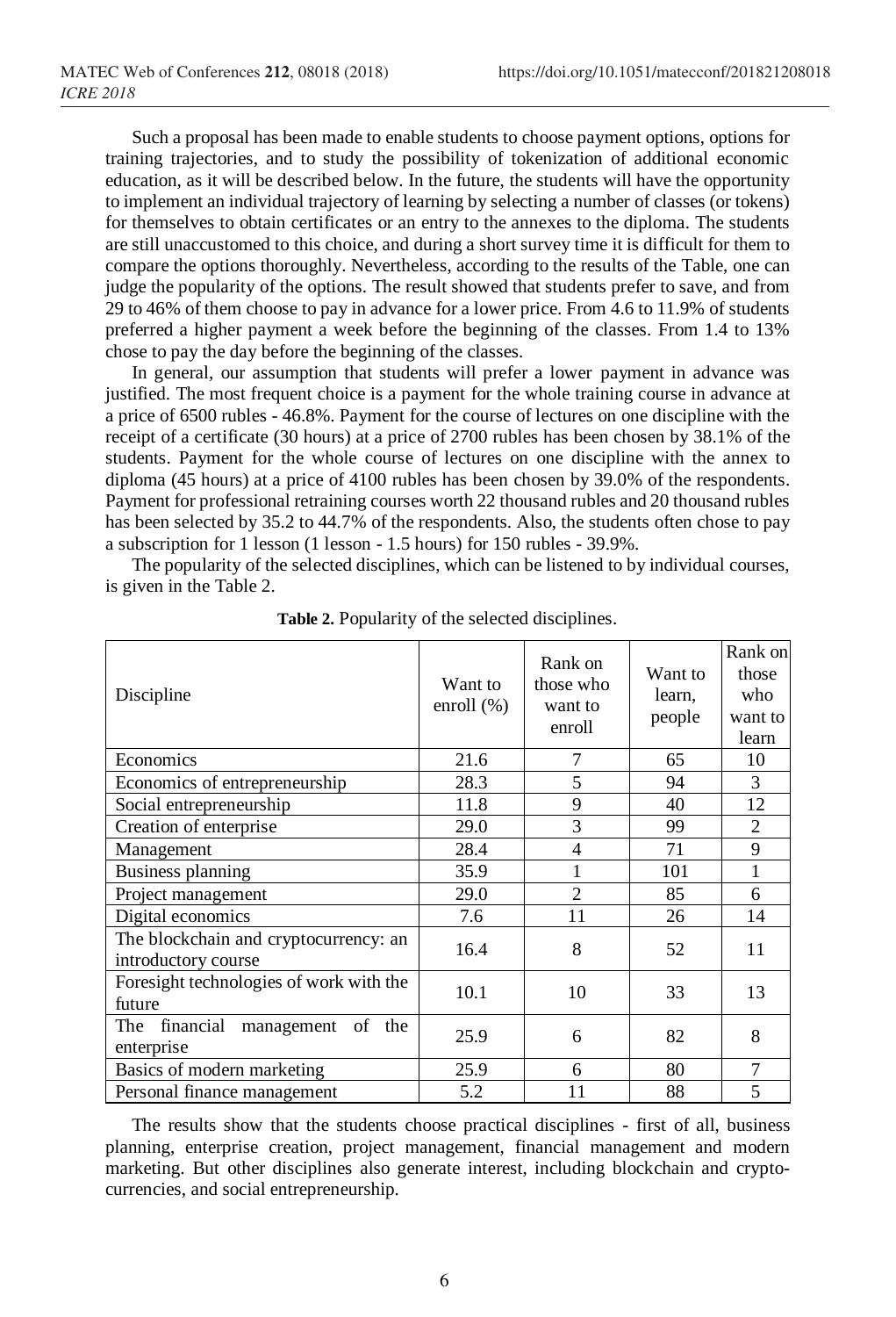The survey showed that from 9.1 to 36.7% of the students want to go through the training courses, and most of all they pay attention to the training courses in economics and management in the field of small business, and modern marketing. Also from 27.4 to 42.7% of the students want to get a Diploma of professional retraining in these areas. Thus, less than a third of the students are clearly not motivated for additional education in the field of economics and management.

Those students who do not express full confidence in the need for additional education in the sphere of economics and management, nevertheless, in the course of the survey demonstrated interest in elective disciplines, in additional training, and in professional retraining.

Most students choose to pay in advance with lower prices. The students are almost equally willing to pay for individual lectures, blocks of lectures or the course as a whole that suggests for the possibility of varying prices and payment terms. Those who did not pay in advance, does not mean that he/ she would not pay just before the courses, and it should be kept in mind.

The students are significantly focused on the commercialization of their knowledge, so they choose practical courses, such as "Economics and Management of Small and Medium Business" and "Modern Marketing".

So, the survey showed that more than 70% of the students demonstrated interest in learning economic disciplines, as well as the desire to master additional economic courses that are not part of the curriculum. In order to provide the existing demand with an adequate supply, it is necessary to attract more specialists in different fields. Let us consider how this is possible.

The organizational structure of higher education institutions is defined by the Law of the Russian Federation "On Education" [6], the Federal Law "On Higher and Post-Graduate Professional Education" [7] and the Model Regulations on the Educational Institution of Higher Professional Education (Higher Education Establishment) [8]. The traditional organization of a university, which was delivered to the Russian higher school as an inheritance from the Soviet period, can be described as divisional. Thus, we face the task of integrating new forms of the organizational relations into the divisional organizational structure of educational institutions. In the conditions of the existing system of department training when it is required to keep a certain minimum number of the staff for the preservation of departments, we have to, first of all, solve the problem of the workload for the full-time teachers.

At the same time, a rapid update of curricula, including magistracy, and the programs of additional training for the students is now required. It means that there is a need to maneuver with the teaching staff. Constant preservation of the same composition leads to the fact that new courses should be developed by the same teachers that does not always provide the necessary professionalization. In addition, it gives a great deal of actual workload for teachers to develop new courses, without increasing the teaching hours. In fact, this leads to the conservation of the developed courses, that is, the organizational structure makes the teaching system to be harsh and conservative. It is necessary to adapt organizational management structures to constantly changing environment.

But, since demands will always be characterized by a change in preferences, maintaining a fixed staff structure will not allow reacting to changes. It turns out that only a new modern structure is capable of ensuring rapid adaptation to changes.

At the end of the  $20<sup>th</sup>$  and beginning of the  $21<sup>st</sup>$  century, educational institutions, while formally retaining divisional management structures, increasingly used a matrix type of management, which presupposed the formation of working groups within the framework of research and educational projects. For some time this form of organization of labor was effective. But due to the fact that matrix management still assumes the use of the fixed staff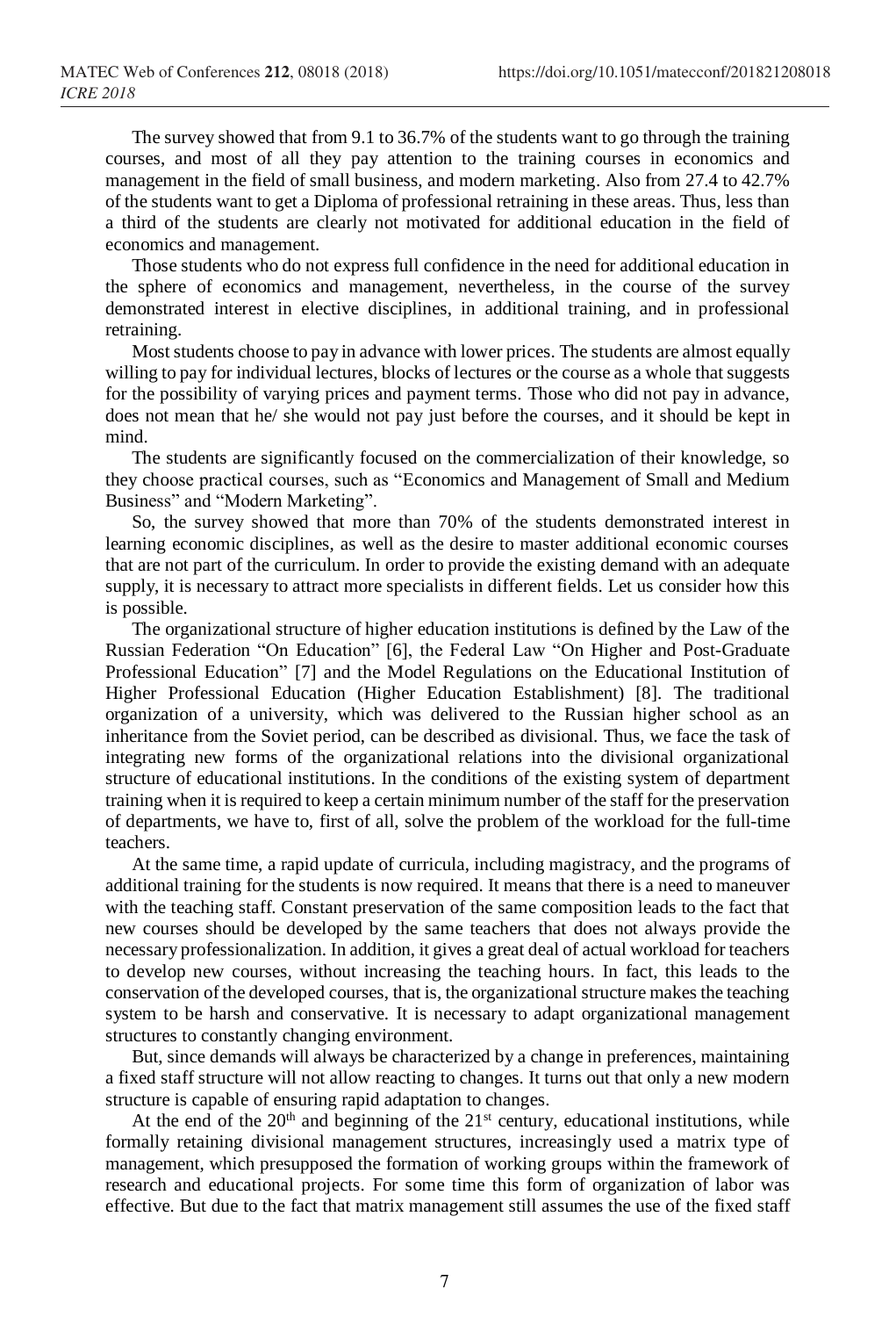units, such a structure cannot provide for a quick and adequate response to the changes in the labor market situation. The concept of formation of the cloud companies are now emerging and being introduced into life [10].

The main features of the cloud companies are the following. 1. Availability of an information system that controls business processes in the enterprise. 2. Constantly changing staff (achieved through the involvement of freelancers and crowdsourcing). 3. Lack of a clear organizational structure (it varies depending on the project and current tasks). Secondary signs: rapid adaptation to the changing market conditions; the use of crowdsourcing; a wide range of types of services in the industry; production of high-intellectual products (the share of intellectual capital prevails) or unique / small-value products; employees of the cloud companies can be in different cities and countries during the production process (geographical redistribution of personnel regardless of the place of production / delivery of the product); innovativeness as a way of life of the company; work on new markets; most of the work is done in groups and on the basis of projects. The organizational structure is based on functional units within the enterprise in the presence of separate units engaged in marketing, finance, and sales of products. The number and type of subdivisions are determined by the nature of the economic activity that the enterprise is engaged in. This allows it realizing the advantages of specialization and the division of labor [11].

The cloud management structures will gradually be introduced into educational institutions of all levels. For example, the composition of specialists of a particular department can be expanded by the process of staff virtualization. That is, most of the employees will carry out their activities solely on a contractual basis on the principles of outsourcing. Each year, it is possible to form inter-faculty groups of students who wish to further master disciplines on a commercial basis (with a significant discount). In addition, it is possible to offer services on the development of economic and social disciplines at the faculties that are oriented towards a specific profile of training, also on a commercial basis. Such a system provides participants with a number of benefits: the faculties will keep a budgetary load for their teachers, students can additionally study a number of disciplines for a small fee, and the departments receive commercial load and money.

As a target audience, it is possible to consider students of other universities, in which curricula there is no economics, but who want to learn the economic disciplines offered by us on their own.

The introduction of the cloud organization into the education system is a promising way to quickly adapt to the changes on the labor market, to changes in preferences among university students and changes in the training load, with a possibility of attracting unique specialists for conducting classes and activating network forms of education.

To ensure the flexibility and choice of students, as well as planning the work of the units on the basis of prepaid training, today one can use such a modern form of granting the right to services as a token.

Token is a digital right to receive a certain service [12]. To a certain extent, token is similar to the provision of season tickets for a class or course. But in this case, the token represents a smaller unit, for example, the right to attend one lesson. Respectively, in order to receive a course, one must buy several tokens that grant the right to complete the whole course. The peculiarity of the token is that it grants the right to the course, but the students can decide which course to choose. The peculiarity is also in the fact that tokens are implemented in advance - before the beginning of the academic year, and herewith they cost less than just before the courses. At the beginning of the courses, the students can choose not only the course and the lecturer, but also decide whether to stay and pass the entire course, or going to one lesson they understand that they do not like it, and then choose another.

Tokens are fixed on one of the blockchain platforms. In fact, it is the issuance of the program code to the students, which is a coin in exchange for paying for courses. The load